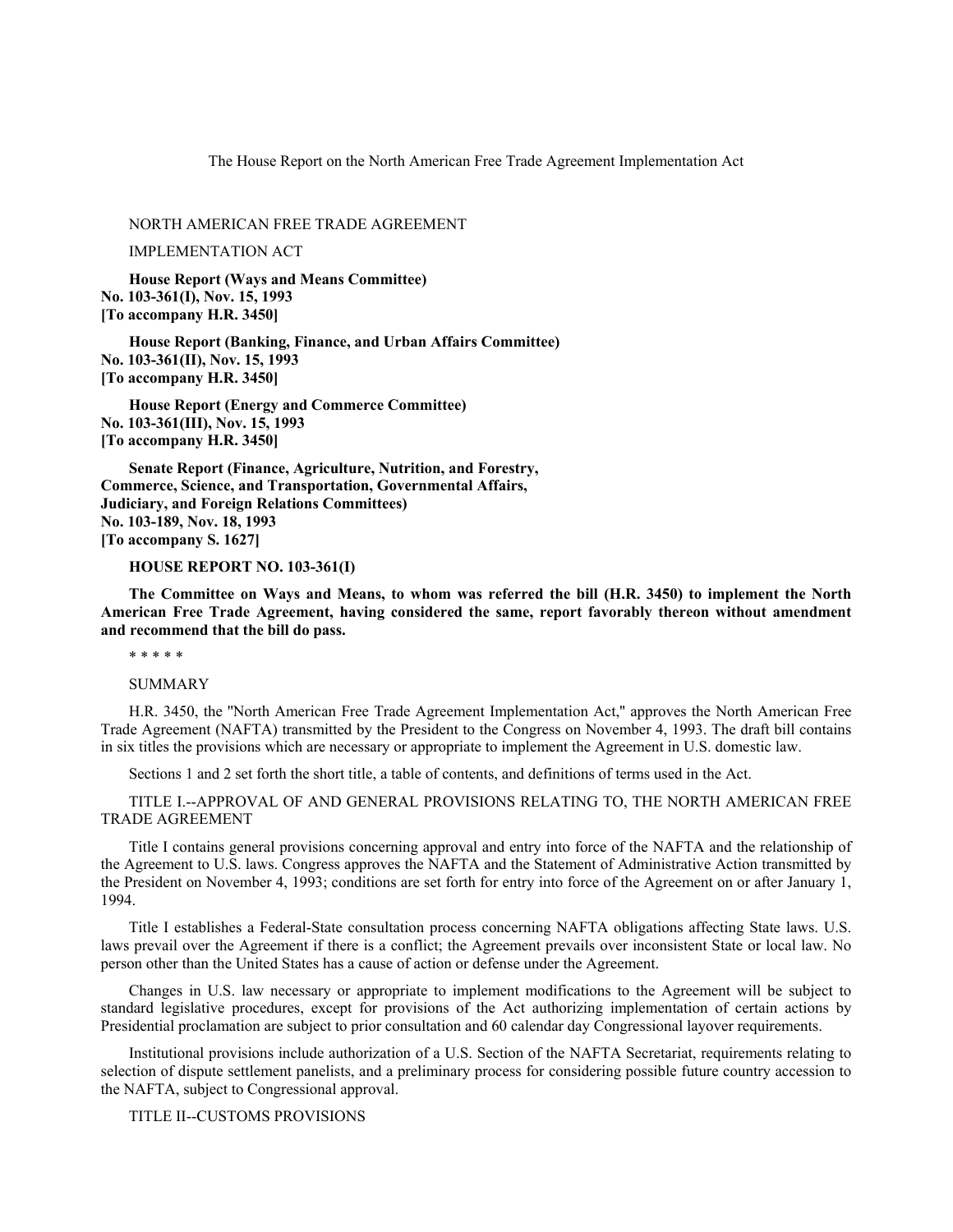Title II implements in U.S. domestic law the customs provisions of the NAFTA. The President is authorized to proclaim the modifications in U.S. duties to implement the scheduled phaseout and elimination of all tariffs required under various provisions of the NAFTA, and to maintain the general level of concessions. The rules of origin in the NAFTA to ensure application of preferential tariff treatment only to goods originating in Mexico or Canada are enacted in the statute.

Title II implements U.S. obligations under the NAFTA to eliminate customs merchandise processing fees, restrict duty drawback, and revise country of origin marking requirements; amends penalties and recordkeeping requirements to enforce NAFTA rules of origin and other customs requirements; and requires monitoring of television and picture tube imports.

# TITLE III--APPLICATION OF AGREEMENT TO SECTORS AND SERVICES

Title III implements in U.S. domestic law various provisions of the NAFTA relating to particular economic sectors. Title III includes procedures and criteria for applying bilateral and global import relief measures on Canadian or Mexican articles; implements NAFTA obligations that apply to certain agricultural commodities, intellectual property right protection, temporary entry of business persons, standards and sanitary and phytosanitary measures, and corporate average fuel economy; and authorizes the waiver of discriminatory government purchasing restrictions on NAFTAcovered procurement.

### TITLE IV--DISPUTE SETTLEMENT IN ANTIDUMPING AND COUNTERVAILING DUTY CASES

Title IV implements in U.S. domestic law the institutional provisions of the NAFTA establishing binational panel and extraordinary challenge committee review of final antidumping and countervailing duty determinations, in lieu of domestic judicial review, including procedures and criteria for the selection of panelists appointed by the United States, and special procedures for the selection of Federal judges for panels and committees. Objectives for future negotiations with NAFTA countries on subsidies and special procedures for industries facing subsidized competition pending development of subsidy rules are also included.

#### TITLE V--NAFTA TRANSITIONAL ADJUSTMENT ASSISTANCE AND OTHER PROVISIONS

Title V establishes a NAFTA transitional adjustment assistance program of comprehensive benefits, including training and income support, for workers who may be laid off due to increased U.S. imports from Mexico or Canada or shift of productions to Mexico or Canada, and authorizes State self-employment assistance programs.

Other provisions of Title V relate to performance under the NAFTA, including a comprehensive report by the President on the operation and economic impact of the Agreement after three years; response to actions affecting U.S. cultural industries; a report on the impact of the NAFTA on motor vehicle exports to Mexico; response to discriminatory tax measures; and authorization of a Center for the Study of Western Hemisphere Trade.

Changes in customs user fee levels and amendments to the Internal Revenue Code offset the budgetary costs of the NAFTA.

With respect to supplemental agreements to the NAFTA, Title V authorizes U.S. participation in, and appropriations for, the Commissions on Labor Cooperation, Environmental Cooperation, and Border Environment Cooperation. It also includes provisions relating to U.S. membership in the North American Development Bank.

### TITLE VI--CUSTOMS MODERNIZATION

Title VI includes numerous provisions to streamline and automate the commercial operations of the U.S. Customs Service, including authority to establish the National Customs Automation Program. Title VI also improves compliance with customs laws, and provides safeguards, uniformity, and due process rights for importers.

#### **BACKGROUND AND PURPOSE**

The North American Free Trade Agreement submitted to the Congress by the President for approval on November 4, 1993, is the culmination of an initiative launched over three years ago. In a Joint Statement issued in Washington on June 11, 1990, President Salinas and President Bush endorsed the objective of a free trade agreement as the best means for attaining the agreed objectives of a vigorous economic relationship, maintaining sustained growth, and expanding trade and investment between the two countries. The Presidents directed their respective trade ministers to undertake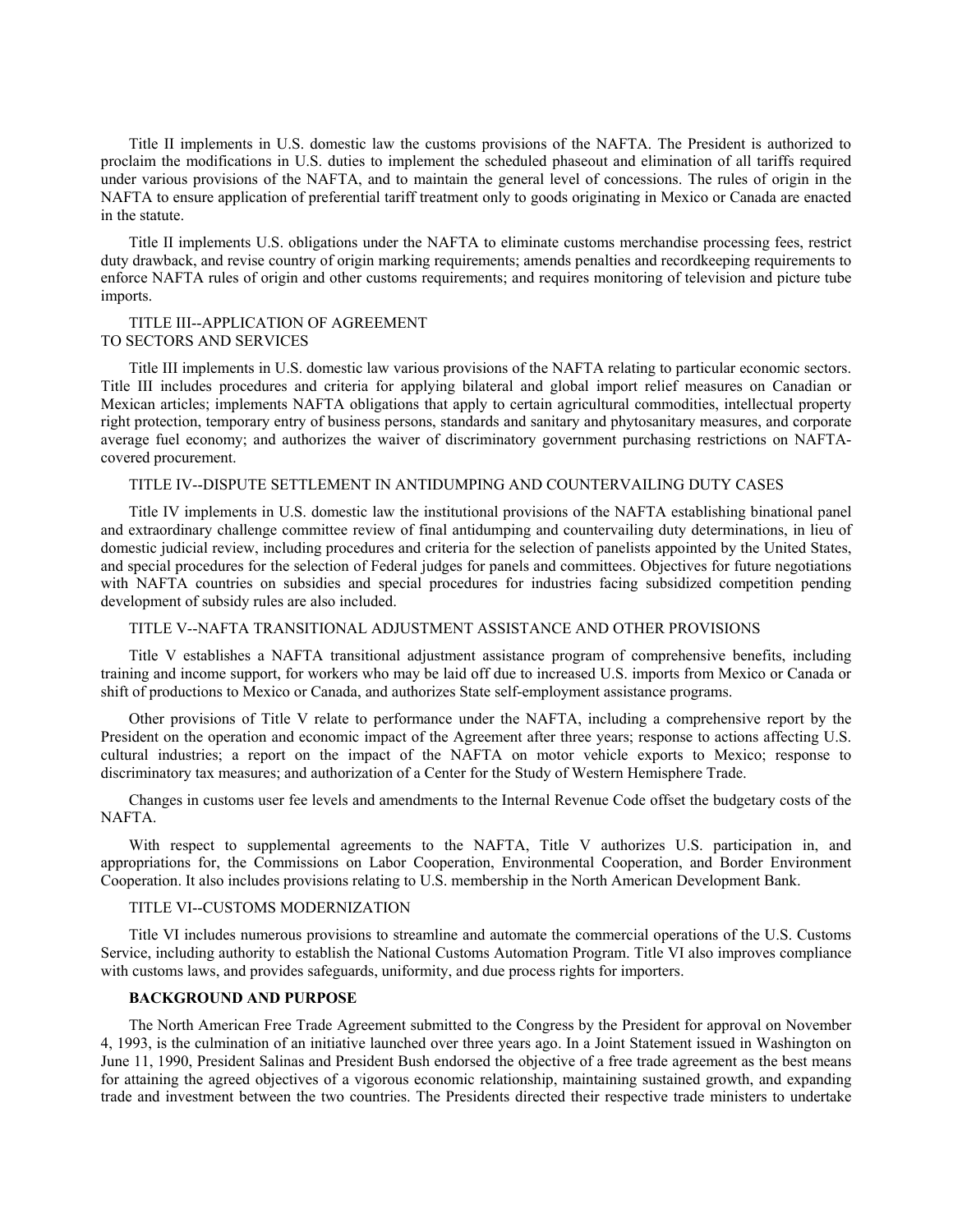consultations and to do the preparatory work needed to initiate negotiations on such an agreement, and to report back to them as soon as practicable.

On August 8, 1990, the U.S. Trade Representative, Carla A. Hills, and the Mexican Secretary for Commerce and Industrial Development, Jaime Serra Puche, jointly recommended to the Presidents the initiation of formal negotiations, in accordance with each country's domestic laws, on a comprehensive free trade agreement, following preliminary consultations with private sector representatives and Members of Congress.

In a letter dated August 21, 1990, President Salinas of Mexico formally proposed to President Bush the initiation of formal negotiations as soon as possible for a free trade agreement between the United States and Mexico.

On September 25, 1990, President Bush notified the Chairman of the Committee on Ways and Means, pursuant to section 1102(c) of the Omnibus Trade and Competitiveness Act of 1988, of trade negotiations with Mexico. The letter also informed the Committee of the expressed desire by the Government of Canada to participate in the negotiations with a view to negotiating an agreement or agreements among all three countries, and of the interest of the three governments to consult on this possibility.

On February 5, 1991, President Bush notified the Chairman of the Committee on Ways and Means that he, President Salinas, and Prime Minister Mulroney had agreed, on the basis of the trilateral consultations and consultations with the private sector and Members of Congress, to seek a three-way free trade area. Although recognized as not necessarily technically required by section 1102 of the 1988 Act, the President formally notified the Committee of trade negotiations with Canada.

On March 1, 1991, President Bush requested the Congress to extend the fast track procedures for implementation of multilateral or bilateral trade agreements for two years ending June 1, 1993, to enable completion of the GATT Uruguay Round of multilateral trade negotiations and the proposed North American Free Trade Agreement. A number of Congressional concerns about free trade with Mexico were conveyed in letters during March to the President jointly from the Chairman of the House Committee on Ways and Means and the Senate Committee on Finance and from the Majority Leader of the House.

On May 1, 1991, the President responded with a set of detailed action plans for addressing these issues, including labor and environmental concerns, as well as views on the economic impact of the proposed free trade agreement (WMCP: 102-10). The fast track procedures were automatically extended for the additional two-year period for trade agreements entered into before June 1, 1993, when neither House of Congress passed by May 31, 1991, a resolution disapproving extension.

On March 8, 1993, the Speaker of the House reconstituted a Trade Agreement Coordinating Group, originally established in the 102nd Congress, chaired by the Chairman of the Committee on Ways and Means and consisting of the chairmen and ranking minority members of committees of jurisdiction over matters involved in trade negotiations or likely to be affected by trade agreement implementing legislation, the Majority and Minority Leaders, and co-chairs of the Democratic Trade Task Force. The corresponding coordinating group at the staff level, chaired by the Chief Counsel and Staff Director of the Committee on Ways and Means, was also continued. This group was the primary coordinating mechanism in the House for monitoring the progress of the NAFTA negotiations and later the informal consultation process with the Administration on developing the draft implementing legislation.

Under the auspices of the Coordinating Group, frequent briefing sessions were held at the Member and staff level with Administration negotiators on all subjects under discussion, beginning in June 1991 and continuing until the NAFTA and supplemental agreement negotiations were concluded. Given the broad interest of Members generally in a free trade area with Mexico, the briefings were open to Members and staff at large, in addition to those on committees of jurisdiction.

In addition, the Committee on Ways and Means and other committees of jurisdiction, as well as various Member caucus groups, held Member and staff-level meetings with Administration officials, particularly the USTR, throughout the negotiations on issues of their particular interest.

On August 12, 1992, President Bush announced the completion of negotiations for a comprehensive North American Free Trade Agreement between Mexico, Canada and the United States. At that time, the Administration issued various documents, including a negotiated summary of the Agreement.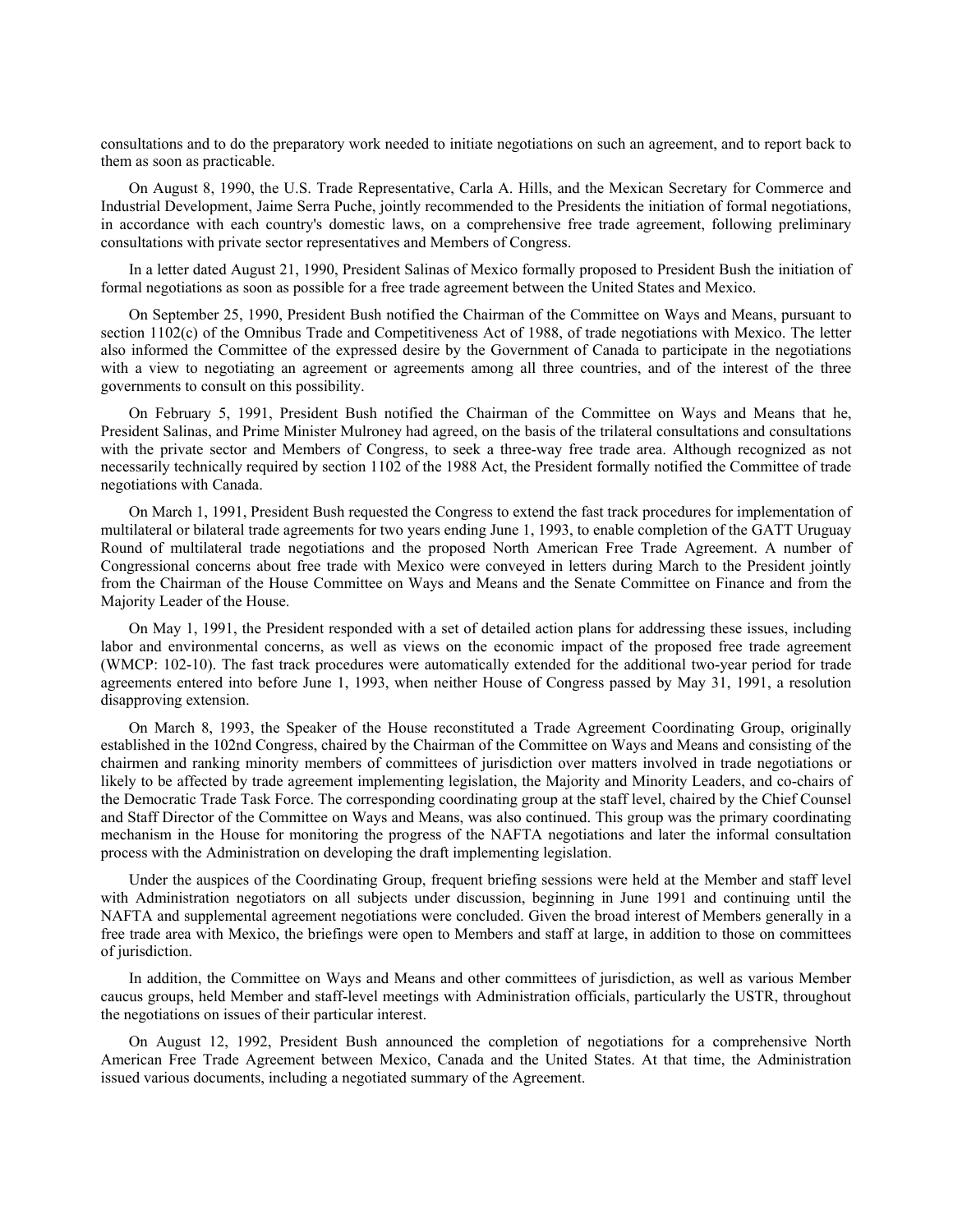On September 8, 1992, President Bush officially notified the Speaker of the House and the President of the Senate, in accordance with the 90-day notice requirement under section  $1103(a)(1)$  of the 1988 Act, of his intent to enter into a NAFTA with the Governments of Mexico and Canada. The notice was accompanied by the reports of 38 private sector advisory committees on the draft Agreement as required by section 135 of the Trade Act of 1974. The President committed to work closely with the Congress to develop appropriate implementing legislation. The Administration also issued a report at that time on the benefits of the NAFTA and actions taken to fulfill the commitments made by the President on May 1, 1991 on worker adjustment, labor rights, and environmental protection.

On October 7, 1992, President Bush, President Salinas, and Prime Minister Mulroney met in San Antonio, Texas to discuss plans for implementing the NAFTA and affirmed their shared commitment to adopt the agreement in 1993, to take effect on January 1, 1994. The three trade ministers who negotiated the agreement--U.S. Trade Representative Carla Hills, Secretary Jaime Serra, and Minister Michael Wilson--initialed the NAFTA draft legal text.

On December 17, 1992, the expiration date of the 90-day minimum notice period, President Bush, President Salinas, and Prime Minister Mulroney signed the NAFTA in their respective capitals. On that day, President-elect Clinton reaffirmed his support for the NAFTA, but reiterated his campaign pledge that three supplemental agreements would be required before proceeding with the implementing legislation. These three supplemental agreements would cover the environment, workers, and special safeguards for unexpected surges in imports.

On August 13, 1993, U.S Trade Representative Michael Kantor announced agreement by the three governments on supplemental agreements to the NAFTA on labor cooperation, on environmental cooperation, and on import surges. He also announced a basic agreement on a new institutional structure for funding environmental infrastructure projects in the U.S.-Mexican border region. The NAFTA side agreements were signed in a White House ceremony on September 14, 1993.

Informal staff-level consultations began in February 1993, between the USTR and committees of jurisdiction, and with House and Senate legislative counsel on those changes in U.S. statutes or additional authorities necessary to implement NAFTA obligations. Beginning in June, the Coordinating Group at the staff level held periodic meetings to coordinate the development of agreed draft texts between committees of joint jurisdiction as well as provisions in the jurisdiction of other committees for inclusion in a consolidated draft bill. House and Senate legislative counsel drafted the text of the proposed implementing bill, initially from drafts supplied by the Administration.

In a letter to the Speaker of the House dated September 28, 1993, the President emphasized the importance of Congress voting on a NAFTA implementing bill before adjournment in 1993, to enable the Agreement to take effect on January 1, 1994, as scheduled. To meet that timetable, the President proposed the completion of informal consultations between the Administration and all Congressional committees of jurisdiction on the joint drafting of an implementing bill by November 1 to permit introduction at that time.

On November 2, 1993, the Speaker of the House and the Majority leader of the Senate transmitted to the U.S. Trade Representative proposed implementing legislation for the NAFTA, and proposals for inclusion in the Statement of Administrative Action as developed through informal consultations between House and Senate committees of jurisdiction and the Administration. The legislation noted the few items on which informal consensus could not be reached between the House and Senate and for which the Administration would have to make the final judgment with respect to inclusion in the bill.

On November 4, 1993, President Clinton sent two letters of transmittal to the Congress covering: (1) transmittal of the text of the NAFTA, together with the draft implementing bill, Statement of Administrative Action; and supporting documents as required under section 1103(a) of the 1988 Act for Congressional approval (House Document 103-159, vol. 1 and 2); and (2) transmittal of supplemental agreements to the NAFTA on labor, the environment, and import surges, and additional agreements and documents (House Document 103-160). The supplemental agreements and the other agreements are Executive agreements that do not require Congressional approval but are part of the entire NAFTA package to be considered by Congress in deciding whether to approve the implementing bill.

As provided under section 151 of the Trade Act of 1974, the implementing legislation was introduced as H.R. 3450 in the House on November 4, by Mr. Rostenkowski (as designee of the Majority Leader) for himself and Mr. Archer (as designee of the Minority Leader), by request, and jointly referred to eight committees of jurisdiction: Ways and Means; Agriculture; Banking, Finance, and Urban Affairs; Energy and Commerce; Foreign Affairs; Government Operations; and Public Works and Transportation. The bill was introduced in the Senate on November 4 as S. 1627 and referred to the Committee on Finance.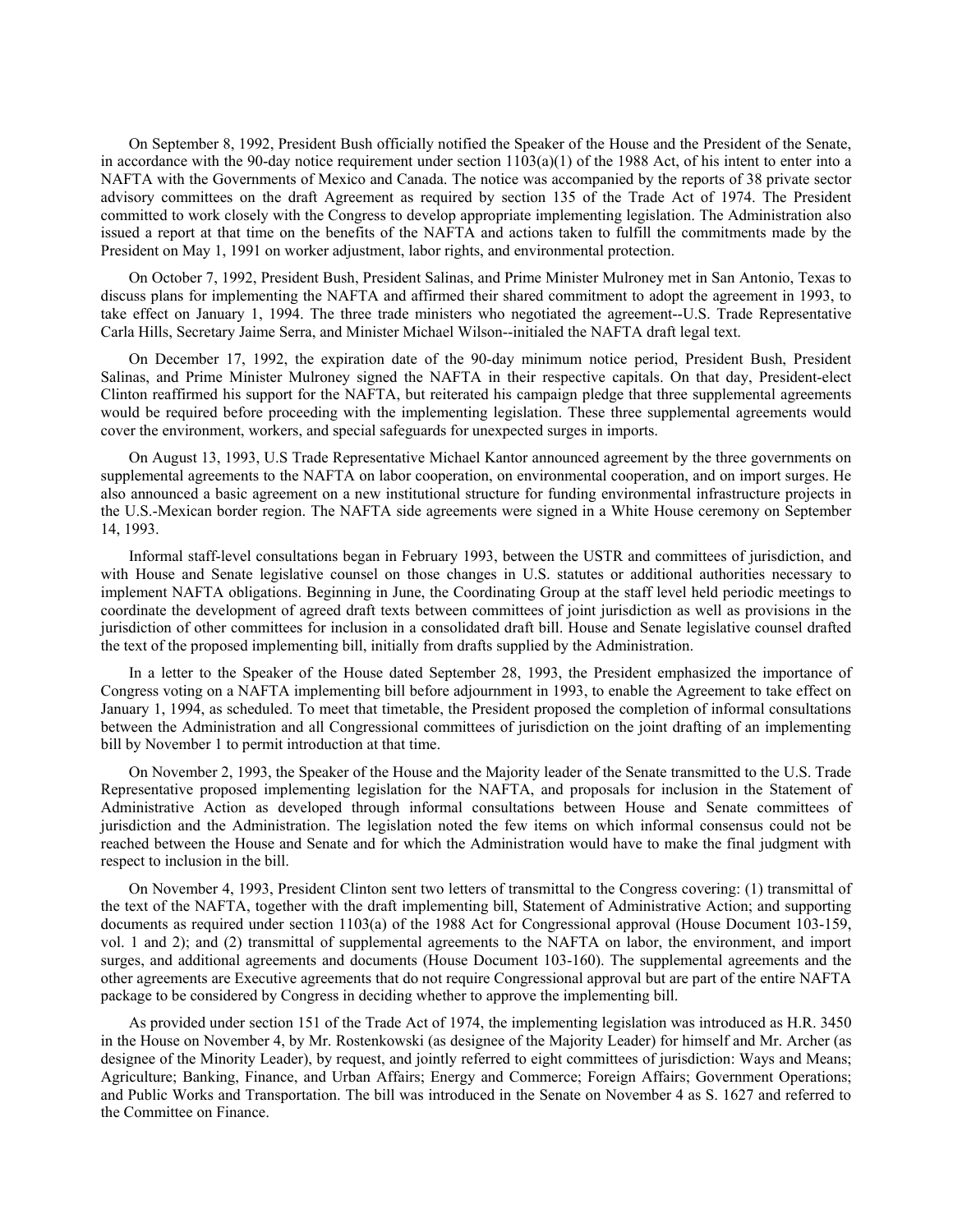### **BENEFITS OF THE AGREEMENT**

The North American Free Trade Agreement is the most comprehensive trade agreement ever negotiated and creates the world's largest integrated market for goods and services. At the same time, the Agreement does not create any new trade barriers with third countries and provides a solid framework for the liberalization of trade barriers throughout the Western Hemisphere. Moreover, it should also provide the catalyst for negotiations to liberalize trade barriers on a multilateral basis.

Canada and Mexico are the United States' first and third largest trading partners, and NAFTA will lead to a continued expansion of that trade. In 1992, bilateral trade between the United States and Canada amounted to almost \$ 200 billion while bilateral trade between the United States and Mexico reached nearly \$ 76 billion. With NAFTA, the United States, Canada, and Mexico will create the biggest integrated market in the world--a combined economy of \$ 6.5 trillion and 370 million people. NAFTA is the U.S. opportunity to respond to, and compete with, burgeoning trade alliances in Europe and Asia. By creating export opportunities, NAFTA will enable the United States to take advantage of U.S. economic strengths and remain the world's biggest and best exporter.

The cornerstone of the Agreement will be the phased-out elimination of all tariffs on trade between the three countries. With respect to Canada, all tariffs in our bilateral trade will be eliminated by 1999, as was agreed in the earlier United States-Canada Free Trade Agreement. As for Mexico, most tariffs in our bilateral trade will be eliminated by 2004, although a few U.S. tariffs on potentially import-sensitive items will not be completely eliminated until 2009. Mexican tariffs on U.S. dutiable exports presently average 10 percent, compared to and average U.S. tariff of 4 percent on dutiable imports from Mexico.

The NAFTA also reduces a number of nontariff barriers to trade, liberalizes restrictions on investment and services, sets forth strong and comprehensive rules on intellectual property, and extends to the three countries the international system established under the U.S.-Canada Free Trade Agreement for review of national determinations on unfair dumping and subsidy practices. Moreover, NAFTA and its supplemental agreements will help ensure that economic development takes place in a way that protects and improves the environment and promotes improved labor conditions. As described in the statement accompanying the President's submission of the draft implementing bill, the expanded market access under the agreement should result in substantial benefits for the U.S. economy.

A free trade area is an arrangement between two or more countries in which each removes tariff and other restrictions on trade with the other parties to the arrangement. Article XXIV of the General Agreement on Tariffs and Trade (GATT) permits free trade areas or customs unions as a deviation from the nondiscrimination, most-favorednation (MFN) principle of Article I if the agreement meets certain criteria. GATT-approved free trade areas: (1) must eliminate duties and other restrictive measures on ''substantially all'' trade between the parties; and (2) duties and other regulations of commerce maintained by the parties may not be higher or more restrictive to the trade of third countries than the parties had in place prior to the agreement.

The NAFTA is the latest in a series of free trade agreements entered into by the United States beginning with the U.S.-Israel Free Trade Agreement in 1984 and followed by the U.S.-Canada Free Trade Agreement in 1988. The Caribbean Basin Initiative authorized by the Caribbean Basin Economic Recovery Act (Public Law 98-67) generally provides one-way duty-free entry into the United States but does not meet the criteria of a reciprocal free trade area.

### **LEGISLATIVE AUTHORITY**

The North American Free Trade Agreement was negotiated and entered into under the trade agreement authorities of section 1102 of the Omnibus Trade and Competitiveness Act of 1988 (Public Law 100-418). Section 1102 authorizes the President to enter into multilateral or bilateral trade agreements, before June 1, 1993 (extended until April 15, 1994, only for the GATT Uruguay Round of Multilateral Trade Negotiations), to reduce or eliminate tariff or nontariff barriers and other trade-distorting measures. The authorities provide the means to achieve U.S. negotiating objectives set forth under section 1101 of the 1988 Act.

The President is authorized under section 1102(a) to implement trade agreement modifications on U.S. tariffs by proclamation within specified limits. Agreements regarding nontariff barriers entered into under section 1102(b) or bilateral agreements entered into under section 1102(c) to eliminate or reduce U.S. duties and nontariff barriers are subject to consultation requirements with Congressional committees of jurisdiction under sections 1102 and 1103 of the 1988 Act and Congressional approval of implementing legislation under special ''fast track'' procedural rules of the House and Senate under section 151 of the Trade Act of 1974.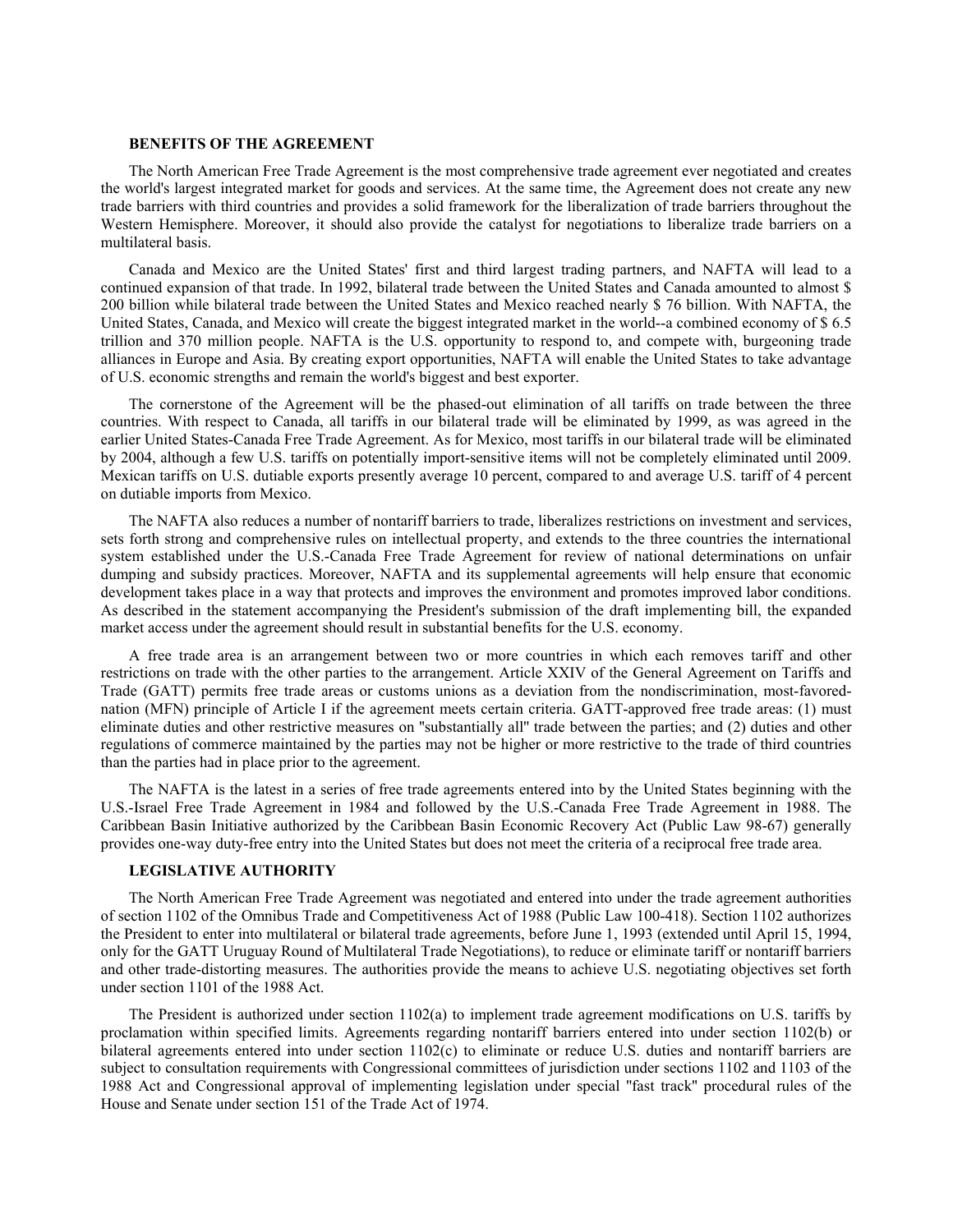The negotiation of bilateral trade agreements under ''fast track'' authority is also conditioned upon additional procedural requirements being met:

(1) The foreign country requests the negotiation of a bilateral agreement;

(2) The President provides at least 60 legislative days advance notice of negotiations to the House Committee on Ways and Means and the Senate Committee on Finance and consults with these Committees regarding negotiation of such an agreement; and

(3) Neither of the two Committees disapproves of the negotiation of such an agreement before the end of that 60 day period.

Trade agreements negotiated under section 1102 authority cannot enter into force for the United States and become binding as a matter of domestic law unless the President meets certain requirements for consultation with the Congress and implementing legislation approving the agreement and any changes in U.S. statutes are enacted into law:

(1) Before entering into an agreement, the President must consult with the appropriate committees of jurisdiction over subject matters affected by the agreement, especially regarding issues of implementation.

(2) The President must give the Congress at least 90 days advance notice of his intention to enter into the agreement.

(3) After entering into the agreement, the President must submit a copy of the agreement to the Congress, together with a draft implementing bill, a statement of any administrative actions proposed to implement the agreement, an explanation of how the bill and statement change or affect existing law, and a statement of reasons the agreement serves the interests of U.S. commerce and why the bill and proposed action are required and appropriate.

(4) The implementing bill is introduced in both Houses of Congress on the day it is submitted by the President and referred to the committee or committees of jurisdiction. Fast track rules give the committees up to 45 legislative days in which to report a bill; a committee is discharged automatically from further consideration after that period. (The Speaker of the House limited referral of H.R. 3450, introduced on November 4, to November 15, 1993.)

(5) Each House votes on the bill within 15 legislative days after committee consideration. A motion in the House to proceed to consideration of the implementing bill is highly privileged and not debatable. Amendments or motions to recommit are not in order, and debate is limited to not more than 20 hours.

The purpose of the approval process is to preserve the constitutional role and fulfill the legislative responsibility of the Congress with respect to agreements which generally involve substantial changes in domestic laws. The consultation and notification requirements provide the opportunity for Congressional views and recommendations with respect to provisions of the proposed agreement and possible changes in U.S. law or administrative practice to be fully taken into account and any implementing problems resolved prior to entry into the agreement and introduction of the implementing bill. At the same time, the process ensures the Executive branch and foreign countries of expeditious action on the final agreement and implementing bill without amendments. This process was used successfully in approving the GATT Tokyo Round multilateral trade agreements in the Trade Agreements Act of 1979, the United States-Israel Free Trade Area Implementation Act of 1985, and the United States-Canada Free Trade Agreements Implementation Act of 1988.

### **COMMITTEE ACTION**

The Committee on Ways and Means and Subcommittee on Trade held several series of hearings related to the NAFTA and the supplemental agreements beginning in 1990. The Subcommittee held background hearings on United States-Mexico economic relations on June 14 and 28, 1990 (Serial No. 101-108), immediately following the Joint Statement by President Bush and President Salinas endorsing the objective of a free trade agreement. On February 20, 21, and 28, 1991, the Subcommittee held hearings on the proposed negotiation of a free trade agreement with Mexico (Serial No. 102-19), in response to the notices to the Committee from President Bush of proposed negotiations with Mexico and Canada.

On completion of the NAFTA negotiations, the full Committee began a series of hearings, with Administration witnesses, on September 9 and 15, 1992, which the Subcommittee continued on September 17 and 22, with private sector witnesses (Serial No. 102-135). The subcommittee held hearings on the three proposed supplemental agreements to the NAFTA on March 11, 1993 (Serial No. 103-8). The full Committee began a series of hearings on the provisions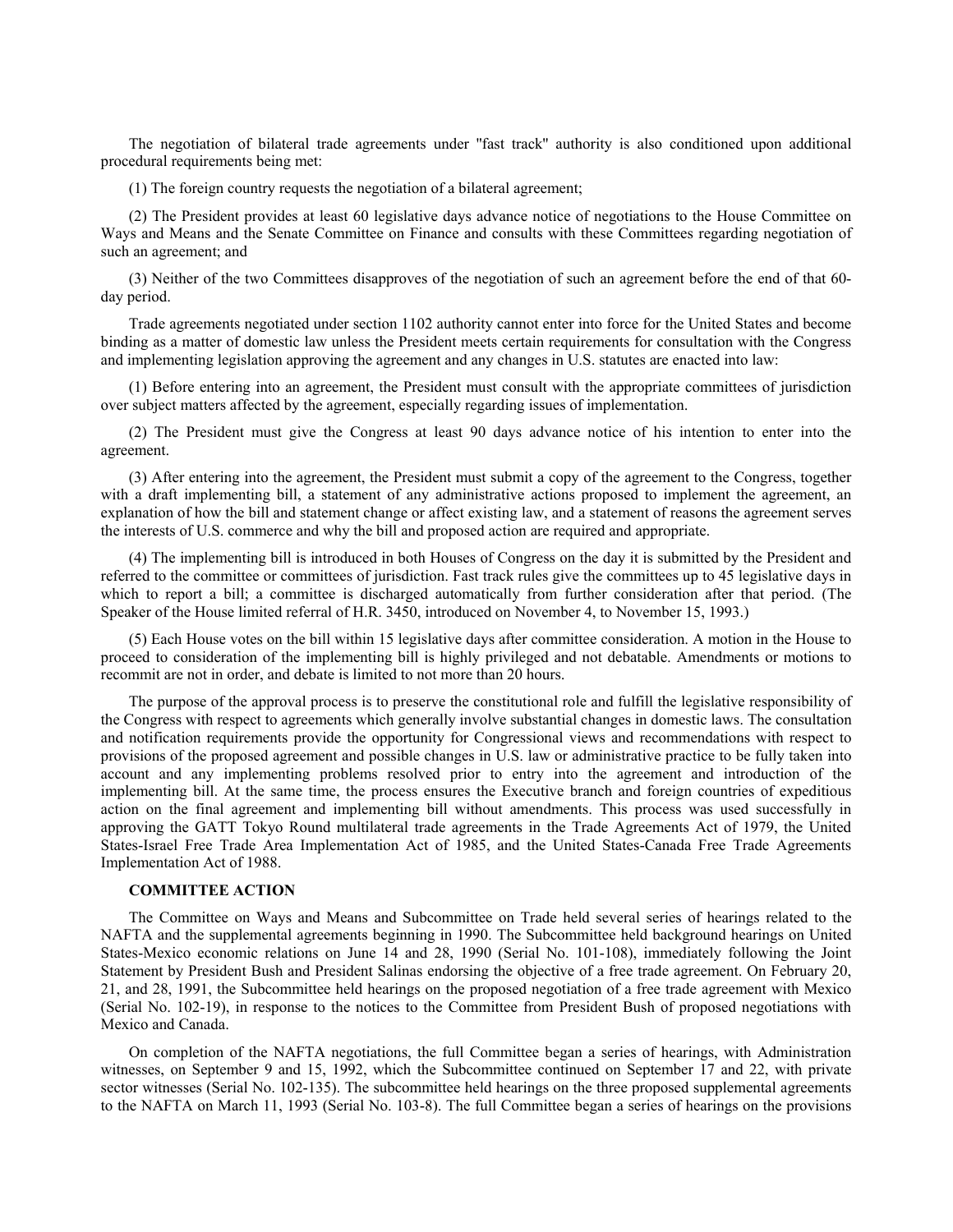and economic implications of the NAFTA and the three supplemental agreements and their implementation with Administration witnesses upon the signing of those agreements on September 14, 1993. These hearings were continued by the Subcommittee with private sector witnesses on September 15, 21, and 23.

Extensive testimony was received during these hearings and in written statements submitted for the printed record from Administration officials who negotiated the NAFTA and supplemental agreements on behalf of the United States, Members of Congress, and representatives of the broad range of private sector interests affected by the Agreement, both in support and in opposition. Private sector interests included national business organizations, trade associations representing particular industry or agricultural interests, labor unions, individual companies, research institutes and academicians, environmental groups, importers and exporters, and consumer interests. Many of these concerns were addressed in the course of the negotiations on the NAFTA and side agreements or in the implementing bill or Statement of Administrative Action.

As background information for these hearings and to assist Members in evaluating the impact of a NAFTA on the U.S. economy, the Committee requested three series of investigations by the International Trade Commission under section 332(g) of the Tariff Act of 1930. The first study provided a review of trade and investment liberalization measures undertaken by Mexico and the prospects for future U.S.-Mexican relations (USITC Publication 2275, April 1990). The Committee on Ways and Means and the Senate Committee on Finance jointly requested a study by the Commission of the likely impact of a free trade agreement with Mexico on the United States (USITC Publication 2353, February 1991). The Committees jointly requested, on September 22, 1992, an updated study by the ITC of the potential impact of the NAFTA on the U.S. economy overall and specific sectors (USITC Publication 2596, January 1993) to provide a basis for Congressional assessment of the actual Agreement.

On September 30, 1993, the Subcommittee considered in an informal markup session a draft proposal in conceptual form for NAFTA implementing legislation, concerning matters within the jurisdiction of the Committee on Ways and Means. The proposal as amended in Subcommittee was transmitted informally in spreadsheet form to the full Committee on October 5, 1993, and made available to the public.

The full Committee met in [an] informal markup session on October 13, and completed consideration on October 19, 1993, of the draft implementing proposal as recommended by the Subcommittee. The Committee adopted several amendments in conceptual form to the proposal and a number of recommendations for inclusion in the Statement of Administrative Action, including an Administration proposal to establish a transitional adjustment assistance program for NAFTA-impacted workers.

The draft implementing proposal, as amended, was prepared in legislative form, together with proposals of other committees of jurisdiction, in a consolidated House proposed bill as a basis for an informal conference with Senate committees. The House Ways and Means and Senate Finance Committees issued a press release on November 9 that summarized their joint recommendations on the implementing legislation and accompanying Statement of Administrative Action with respect to provisions within their jurisdiction.

On November 9, 1993, the Committee on Ways and Means ordered reported H.R. 3450, to implement the North American Free Trade Agreement, submitted by the President to the Congress on November 4, by a rollcall vote of 25 yeas, 12 noes.

With respect to the provisions in Title VI, Customs Modernization:

On January 27, 1993, Mr. Gibbons and Mr. Crane introduced H.R. 700, the ''Customs Modernization and Informed Compliance Act,'' which was referred to the Committee on Ways and Means. H.R. 700 as introduced was the verbatim text of Subtitle C of Title VIII of the conference report on H.R. 11, the ''Revenue Act of 1992'' (H. Rept. 102-1034).

On March 29, 1993, the Subcommittee on Trade approved, by voice vote, H.R. 700 with an en bloc amendment.

On October 19, 1993, the full Committee on Ways and Means approved for inclusion in the NAFTA draft implementing bill the text of H.R. 700 as introduced with an en bloc amendment. The amendments included revisions to the sections on remote location filing, drawback, unclaimed merchandise, and authority to settle claims. In addition, the amendment added new sections authorizing administrative duty exemptions, customs accounting treatment for bonded aviation fuel, cartage, and reconciliation of suspended antidumping and countervailing duty entries.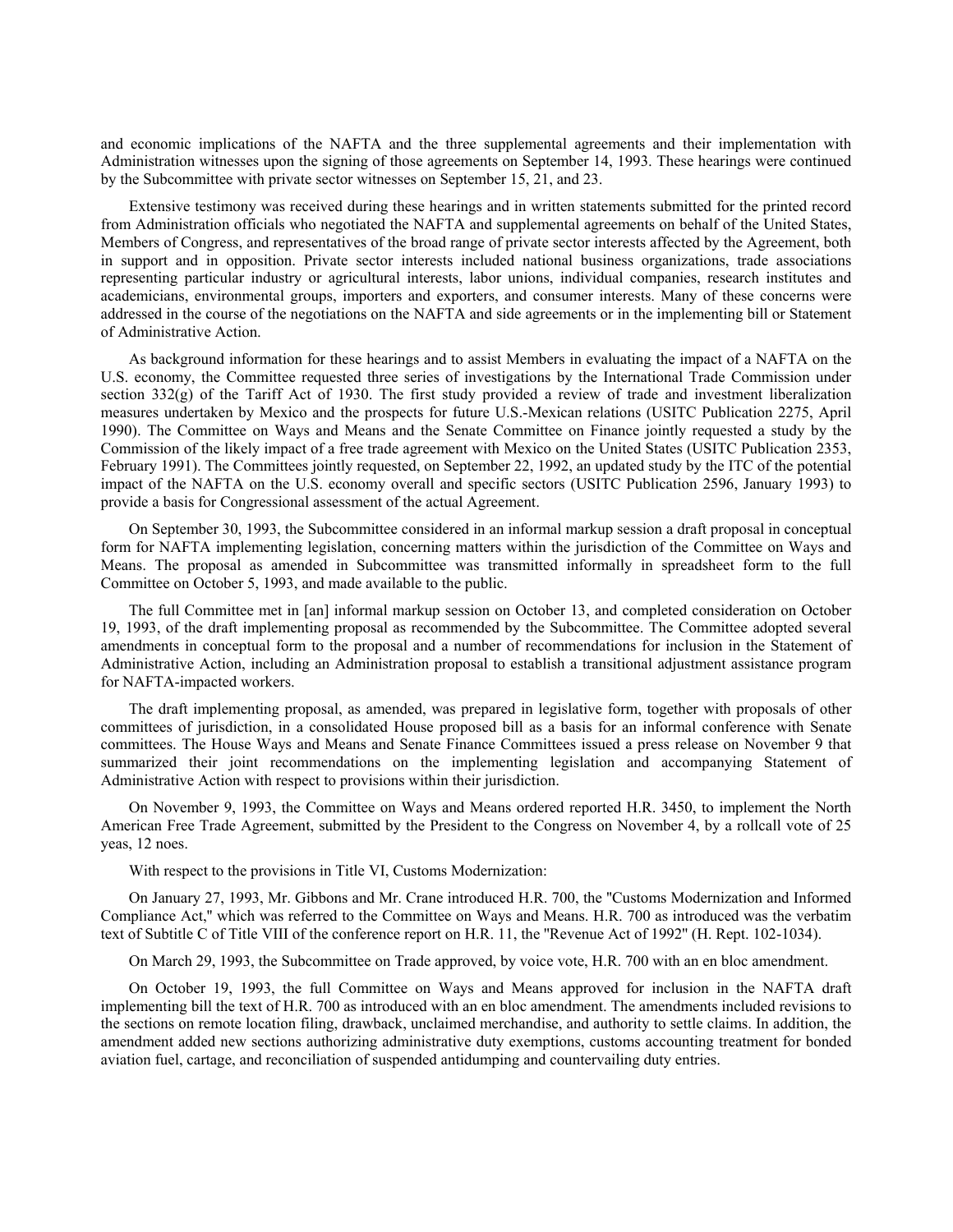Included herein is an exchange of letters between the Chairmen of the Committee on Ways and Means and the Committee on Merchant Marine and Fisheries concerning provisions of H.R. 700, within the jurisdiction of the Committee on Merchant Marine and Fisheries:

COMMITTEE ON WAYS AND MEANS, HOUSE OF REPRESENTATIVES. \_\_\_\_\_\_\_\_\_\_\_\_\_\_\_\_\_*Washington, DC, November 10, 1993.*

Hon. GERRY E. STUDDS *Chairman, Committee on Merchant Marine and Fisheries, House of Representatives, Washington, DC.*

DEAR MR. CHAIRMAN:

Thank you for your letter of October 18, waiving sequential referral of those sections of H.R. 700, the ''Customs Modernization and Informed Compliance Act,'' within the jurisdiction of the Committee on Merchant Marine and Fisheries.

As you may know, the text of H.R. 700, with additional amendments, was included in H.R. 3450, implementing legislation for the North American Free Trade Agreement (NAFTA), as Title VI. On November 9, the Committee on Ways and Means ordered H.R. 3450 favorably reported to the House. At your request, the Committee report will include this exchange of letters regarding your jurisdictional interest.

I want to thank you for the close cooperation of your staff in drafting the provisions relating to the vessel clearance and documentation laws of the United States.

Sincerely yours,

DAN ROSTENKOWSKI, *Chairman.*

\_\_\_\_\_\_\_\_\_\_\_\_\_\_\_\_\_COMMITTEE ON MERCHANT MARINE AND FISHERIES, HOUSE OF REPRESENTATIVES, \_\_\_\_\_\_\_\_\_\_\_\_\_\_\_\_\_*Washington, DC, October 18, 1993.*

Hon. DAN ROSTENKOWSKI, *Chairman, Committee on Ways and Means, Washington, DC.*

DEAR MR. CHAIRMAN:

It is my understanding that the Committee on Ways and Means will today be marking up the text of H.R. 700, the ''Customs Modernization and Informed Compliance Act,'' as part of its informal mark up of NAFTA legislation. H.R. 700 legislation includes a number of provisions amending or repealing laws that fall within the jurisdiction of the Committee on Merchant Marine and Fisheries including amendments to the Act to Prevent Pollution from Ships and the vessel clearance and documentation laws of the United States.

To assist you and the House leadership in considering this legislation as expeditiously as possible, and with all the understanding that the Committee on Ways and Means will not make any changes to the pertinent sections without the concurrence of the Committee on Merchant Marine and Fisheries, I agree not to ask for a sequential referral of these provisions. At the same time, H.R. 700 does not amend some provisions in the Customs laws which use obsolete terminology and do not reflect current agency authorities. I am hopeful that our staff can work together to develop amendments to the Customs laws to reflect changes the Committee on Merchant Marine and Fisheries has made over the last decade to modernize the U.S. maritime laws.

This agreement is made, of course, without prejudice to the jurisdictional interests of the Committee on Merchant Marine and Fisheries over the provisions specified in this letter. I would request, in addition, that our correspondence on this matter be included in your Committee report on H.R. 700 and NAFTA legislation.

With kind regards,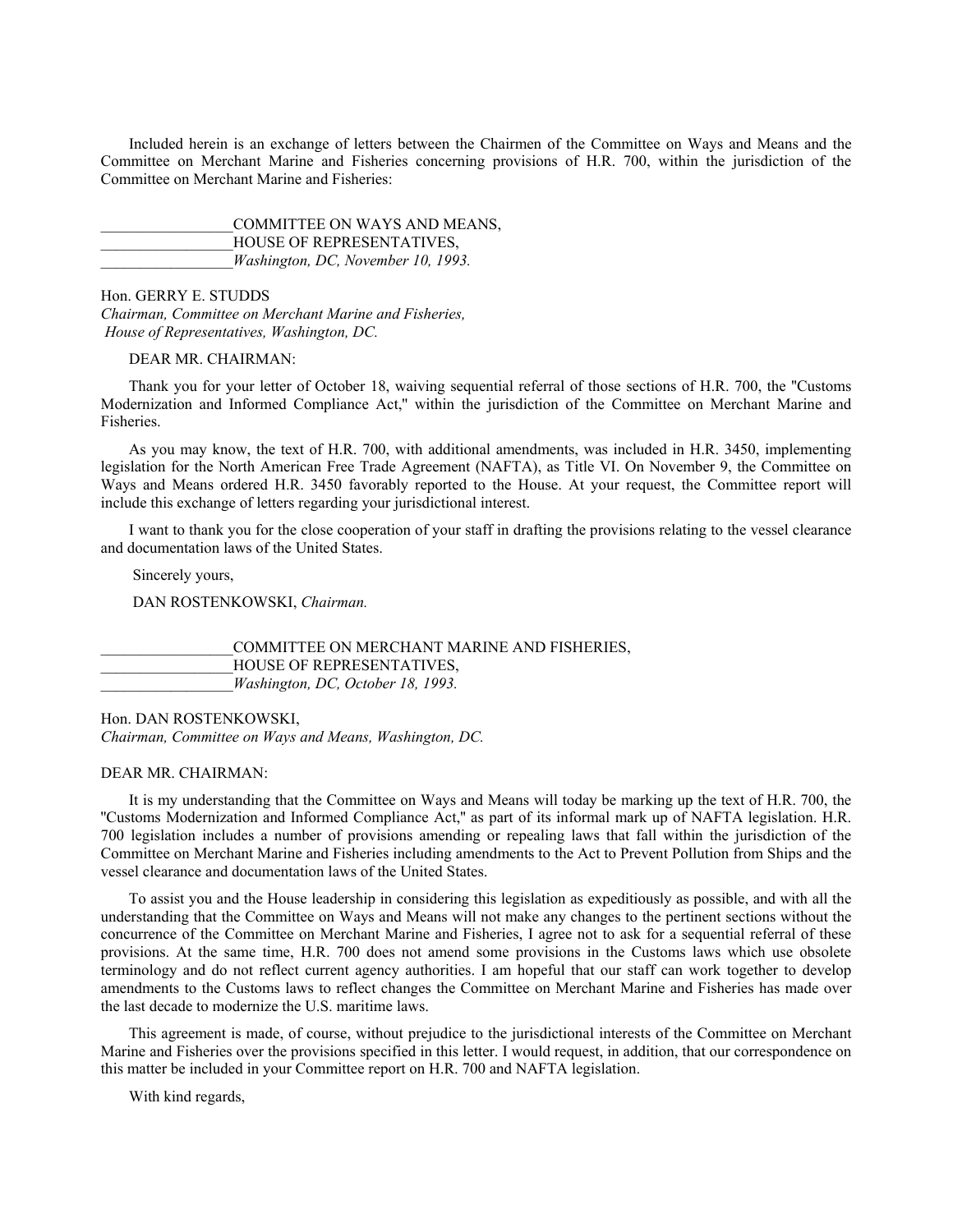Sincerely,

GERRY E. STUDDS, *Chairman.*

\* \* \* \* \*

# **HOUSE REPORT NO. 103-361(III)**

**The Committee on Energy and Commerce, to whom was referred the bill (H.R. 3450) to implement the North American Free Trade Agreement, having considered the same, report the bill without recommendation.**

## **CONTENTS**

| Page                                                            |  |
|-----------------------------------------------------------------|--|
| Purpose and summary 2                                           |  |
| Background and need for legislation 2                           |  |
|                                                                 |  |
| II. Relationship to Federal and to State law; environmental and |  |
|                                                                 |  |
| IV. North American Development Bank and related provisions 27   |  |
| V. Energy and basic petrochemicals 8                            |  |
| VI. Telecommunications _______________________13                |  |
|                                                                 |  |
|                                                                 |  |
|                                                                 |  |
|                                                                 |  |
| Committee on Government operations 16                           |  |
| Committee cost estimate 16                                      |  |
| Congressional Budget Office estimate 16                         |  |
|                                                                 |  |
| Section-by-section-analysis and discussion<br>23                |  |
| Agency views 32                                                 |  |
| Changes in existing law made by the bill, as reported 186       |  |

PURPOSE AND SUMMARY

On December 18, 1992, former President Bush and the heads of state of Canada and Mexico signed the North American Free Trade Agreement (NAFTA), providing for the elimination or reduction in tariffs and other barriers to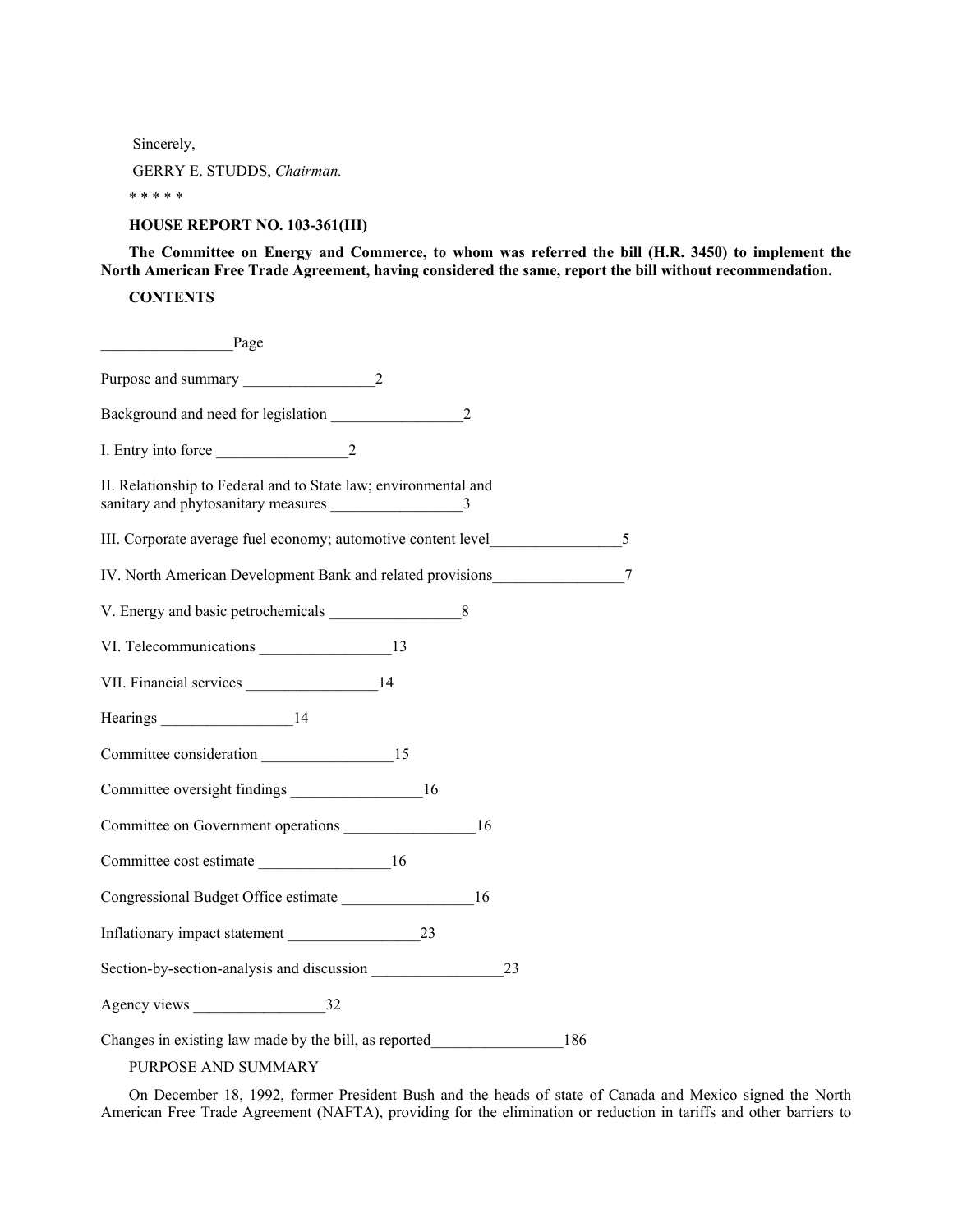trade between the three NAFTA countries. If implemented by the Governments of the United States, Mexico and Canada, NAFTA would create the biggest consumer market in the world, with a combined economy of \$ 6.5 trillion and 370 million people.

President Clinton stated that he could not support the NAFTA negotiated by former President Bush without additional side agreements. Upon taking office, President Clinton, therefore, initiated that deal with Mexico and Canada to add provisions to NAFTA that deal with the environment, worker rights, and import surges.

Negotiations on supplemental agreements covering these three topics were concluded on August 13, 1993. The supplemental agreements were signed at Mexico City, Washington, and Ottawa on September 8, 9, 12 and 14, 1993.

On November 4, 1993, President Clinton submitted to the Congress H.R. 3450, a bill to implement the North American Free Trade Agreement. H.R. 3450 would approve only the basic agreement and the accompanying Statement of Administrative Action. The supplemental agreements on the environment and on labor, together with side letters having to do with sugar and other agricultural products, are not approved by the legislation.

Under the provisions of the bill, the President is authorized to enter the NAFTA into force with respect to Canada and Mexico, as long as specific conditions are met, on or after January 1, 1994. The provisions of NAFTA would take effect over a 15 year period, during which tariffs and other barriers would be reduced or eliminated.

### BACKGROUND AND NEED FOR THE LEGISLATION

The NAFTA as negotiated by the United States, Mexico, and Canada requires changes to the statutory laws of each of the parties. H.R. 3450 sets out the changes required in U.S. statutory laws.

The following is a discussion of provisions of H.R. 3450 that affect matters within the jurisdiction of the Committee on Energy and Commerce. This discussion also covers some of the subjects within the jurisdiction of the Committee for which no statutory provisions were required.

### I. ENTRY INTO FORCE

NAFTA is a broad and comprehensive trade agreement. It provides not only for tariff reductions, but would require Mexico, and in some cases, Canada, to change its laws and regulations having to do with a broad range of matters affecting foreign commerce, such as: health and safety standards; telecommunications; financial services; competition policy; intellectual property; and investment.

In addition, there are other matters that relate to NAFTA, but are not a part of NAFTA because they were negotiated or developed separately and after NAFTA. These include the Statement of Administrative Action, two supplemental agreements to NAFTA, and various side letters reflecting arrangements on citrus products, sugar and sweeteners, as well as an agreement on border funding.

H.R. 3450 provides for the approval by Congress of the NAFTA, which was signed on December 17, 1992, and the accompanying Statement of Administrative Action.

Title I of the bill establishes specific conditions that must be met before the President is authorized to exchange notes with the Government of Canada or Mexico providing for the entry into force of the basic NAFTA with respect to that country. These conditions are:

The President determines that Mexico or Canada has implemented the statutory changes necessary to bring that country into compliance with its obligations under the Agreement:

The President transmits a report to the Congress certifying that Canada or Mexico has fulfilled its obligations to implement the agreement;

Mexico and/or Canada exchanges notes with the United States providing for the entry into force of the environmental and labor side agreements.

Under the bill, therefore, the President can only enter the NAFTA into force with respect to either Mexico or Canada, if those countries agree to enter the labor and environmental supplemental agreements into force. However, nothing in the bill specifies when Mexico or Canada are required to enter the supplemental agreements into force.